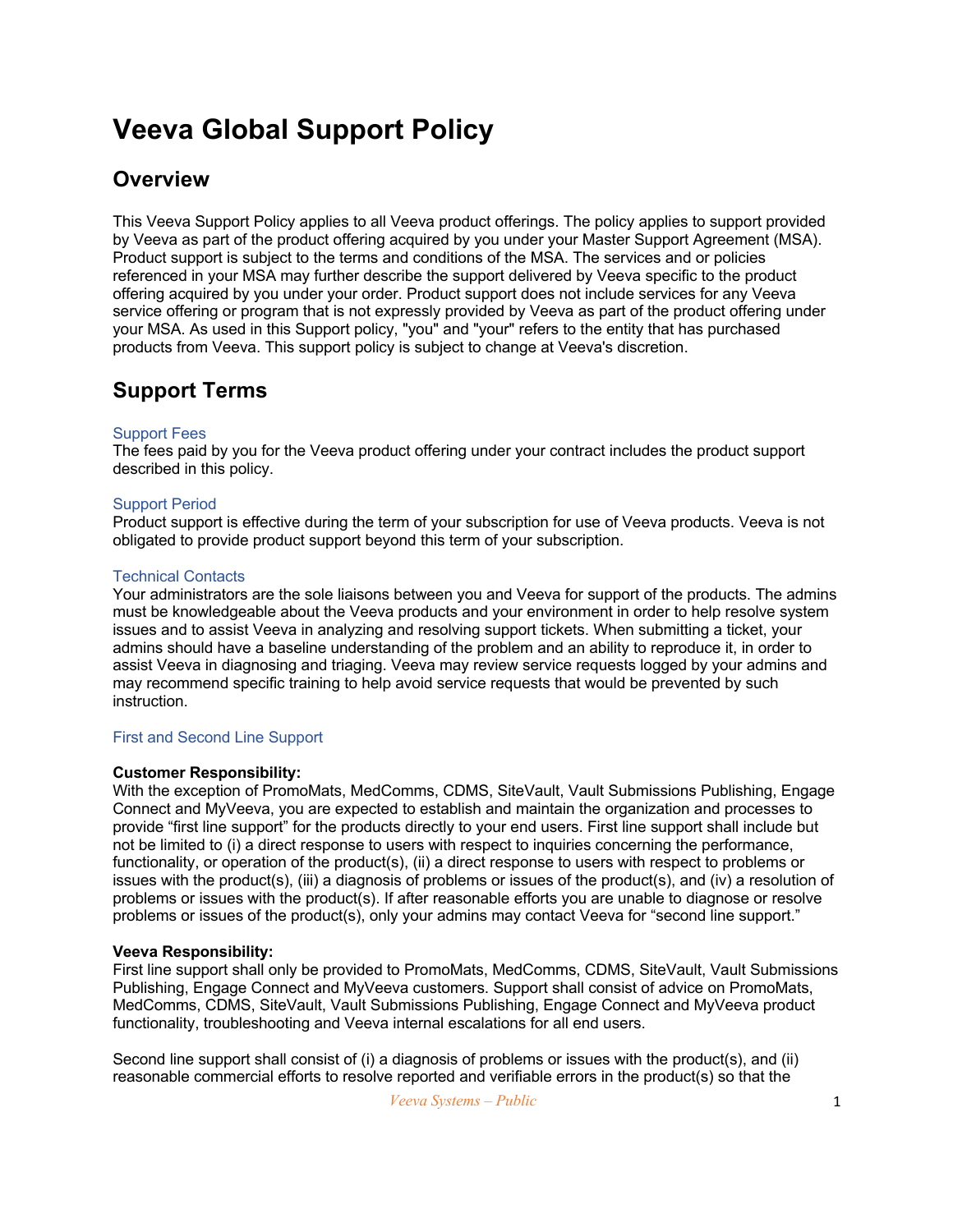product(s) performs in all material respects as described in the associated program documentation. Veeva may review service requests logged by your technical contacts and may recommend specific process changes to assist you with the practices described in this Product Support policy.

### Access to Customer Environments

Veeva Support is permitted to only access customer data per the customer MSA, or with explicit customer consent. Veeva Support treats the opening of a customer ticket as consent to allow Veeva Support to provide support services to a customer, and access relevant customer data only for the purposes of troubleshooting or providing support.

### **Veeva Global Service Center**

Veeva Global Service Center consists of:

- First Line Support for Vault PromoMats, MedComms, CDMS Suite, SiteVault, Vault Submissions Publishing, Engage Connect and MyVeeva
- First line support includes but is not limited to (i) a direct response to users with respect to inquiries concerning the performance, functionality, or operation of the product(s), (ii) a direct response to users with respect to problems or issues with the product(s), (iii) a diagnosis of problems or issues of the product(s), and (iv) a resolution of problems or issues with the product(s).
- Escalation to Product Support
- 24/7 support via phone, portal, email and chat

# **Veeva Product Support**

Veeva Product support consists of:

- Second line support
- Product updates, fixes, security alerts, and critical patch updates
- General releases, limited releases (where applicable), maintenance releases, and documentation updates
- Assistance with support requests in accordance with agreed upon Service Level Agreement (SLA)
- Access to Veeva.com/support (24/7 web-based support portal), including the ability to log support requests online.

### **Supported Products**

Veeva uses a unified and consistent release naming scheme across all Veeva product lines. Product Release names use the following format:

2 digits of year  $+ R +$  sequence number for release within the year.

Example: **17R1**

This change makes it easier to correlate related versions across product lines as many customers are now using Veeva's pre-integrated solutions. This change is effective for all releases occurring in calendar year 2017 and moving forward.

There is an associated technical release name so that it uniquely identifies a given patch. Technical release names use the following format: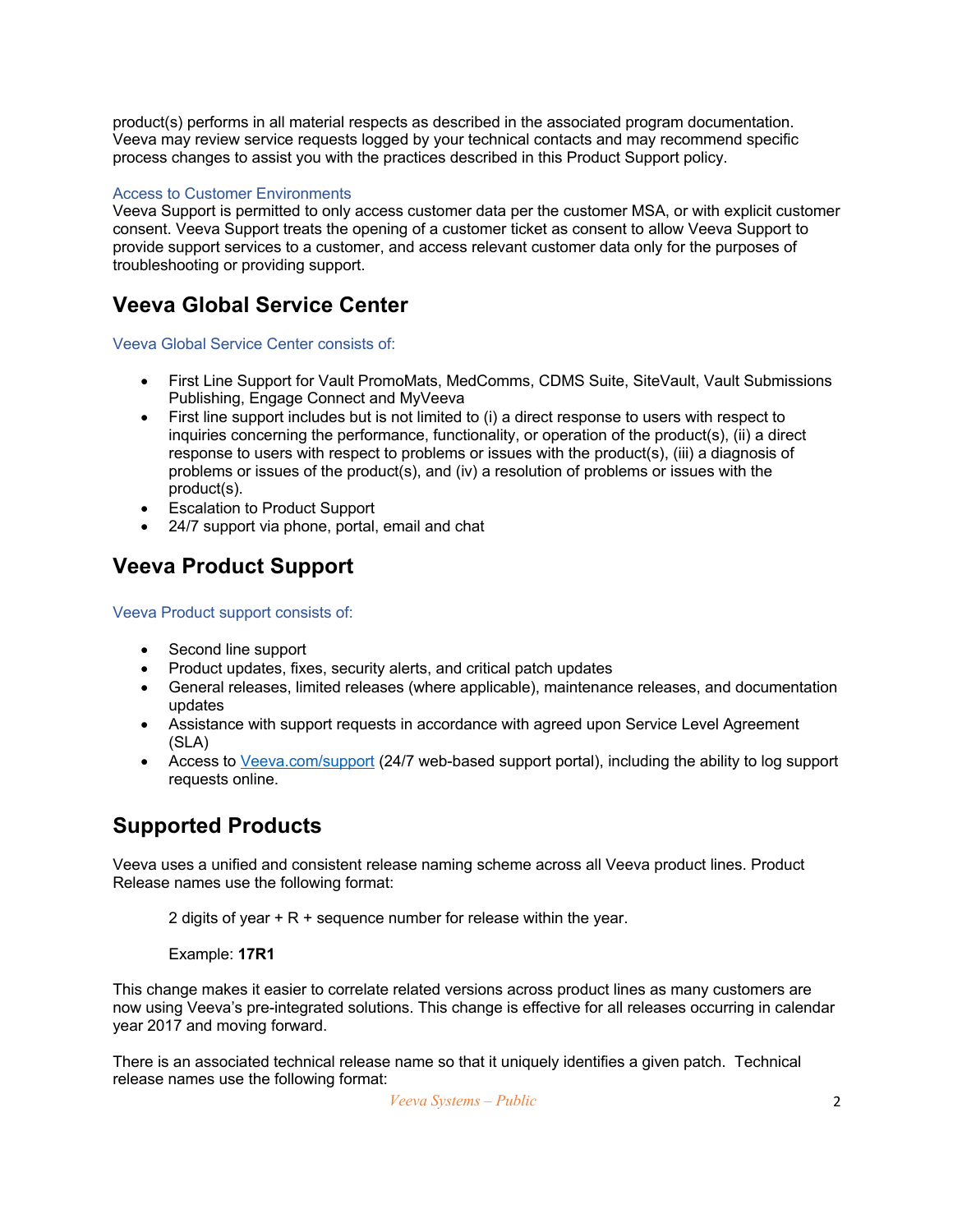3 nodes separated by a dot  $\rightarrow$  **major.patch.hot fix**. In the example below, it shows the 10<sup>th</sup> patch of the 17R1 major release.

#### Example: **17R1.10.0**

The Veeva Products include:

- Veeva Vault
- Veeva Network
- Veeva CRM
- Veeva Align

For **Vault**, most functionality is available when using Mobile Safari on iPad. Some functionality is not supported as listed in the Vault Help documentation.

For **CRM**, the supported portable tablet devices are listed:

- **iOS** support policy
- Windows OS and device requirements

### **Contacting Veeva Global Service Center**

Veeva Global Service Center can be reached in the following ways:

- Through email
- Through portal
- Through Chat
- Telephone

Contact Details: https://www.veeva.com/services/gsc-contact/

#### Support Hours

Support for PromoMats, MedComms, CDMS Suite, SiteVault, Vault Submissions Publishing, Engage Connect and MyVeeva for Patients users is available 24/7

#### Response Times

A Global Service Center Associate will use reasonable endeavors to respond to the ticket reporter via the Support Portal within the time frame defined in the table below.

| <b>Priority</b> | <b>Definition</b>                                                                                                                                                                                                                                     | <b>First response</b> |
|-----------------|-------------------------------------------------------------------------------------------------------------------------------------------------------------------------------------------------------------------------------------------------------|-----------------------|
| Urgent (P1)     | Urgent production issue affecting<br>$\bullet$<br>all users, including system<br>unavailability and data integrity<br>issues with no workaround<br>available.                                                                                         | 1 hour                |
| High            | Major functionality is impacted, or<br>$\bullet$<br>significant performance<br>degradation is experienced.<br>Issue is persistent and affects<br>$\bullet$<br>many and/or major functionality.<br>No reasonable workaround<br>$\bullet$<br>available. | 2 hours               |

*Veeva Systems – Public* 3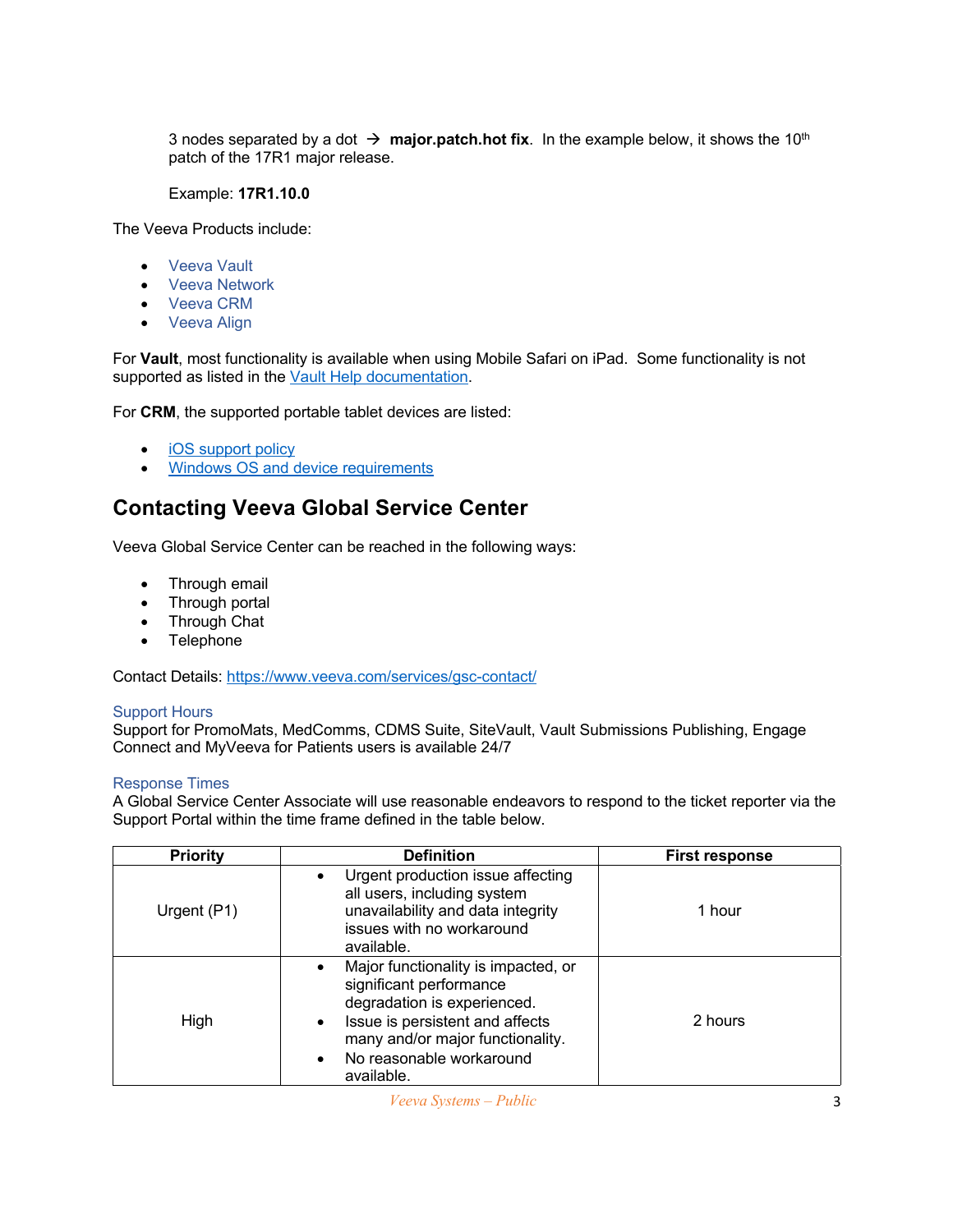| Normal | System performance issue or bug<br>affecting some users (but not all).                                                                             | 3 hours |
|--------|----------------------------------------------------------------------------------------------------------------------------------------------------|---------|
| Low    | Routine Service Requests includes:<br>How-to queries<br><b>Product functionality</b><br>Escalations<br><b>Registrations and User</b><br>Management | 4 hours |

# **Contacting Veeva Product Support**

Veeva Product Support can be reached in the following ways:

- Through the customer Support Portal: Veeva.com/support
- Veeva Service Status Portal: Veeva maintains a service status portal, which customers can access at: trust.veeva.com ("Veeva Trust Site"). The Veeva Trust Site provides alerts regarding general service status, incidents, announcements, and current availability across Veeva's product infrastructure, but is not a customer-specific availability measure. Customers may subscribe to RSS feeds available on the site to receive automated service-related notifications. To make a claim for failure to meet the SLA reflected in your contract, follow the procedure outlined in your contract.
- Phone Support: The following numbers could be used to report outages or speak to the Veeva support engineer currently assigned to work on your tickets. Please note that when reporting an outage via phone, while we will start the investigation immediately, you may be directed to Veeva Support Portal to provide detailed information so we can better track, follow-up and resolve your issue. Phone support cannot be used to open a new ticket.

| <b>Regional Phone Numbers</b> |                   |  |  |
|-------------------------------|-------------------|--|--|
| Australia                     | +61 (2) 80741203  |  |  |
| <b>Brazil Line</b>            | +55 (11) 49355403 |  |  |
| Canada Toll Free              | (800) 467-7818    |  |  |
| <b>France Toll Free</b>       | +33 (805) 371639  |  |  |
| <b>Germany Toll Free</b>      | +49 (800) 0009586 |  |  |
| Hungary Toll Free             | +36 (80) 019385   |  |  |
| India Toll Free               | (000800) 9190775  |  |  |
| <b>Philippines Line</b>       | +63 (2) 86396781  |  |  |
| Mexico Line                   | +52 (5) 565991794 |  |  |
| Poland Line                   | +48 (22) 2922149  |  |  |
| Spain Toll Free               | +34 (900) 423475  |  |  |
| <b>Switzerland Toll Free</b>  | +41 (800) 563377  |  |  |
| US Toll Free                  | (888) 537-3064    |  |  |
| <b>UK Toll Free</b>           | +44 (800) 3686283 |  |  |

### Support Hours

Support business hours are regionally defined. Support for customers' Veeva administrators is available during the following times:

US hours: 8 a.m. – 8 p.m. ET EU hours: 9 a.m. – 6 p.m. CEST APAC hours: 9 a.m. – 6 p.m. CST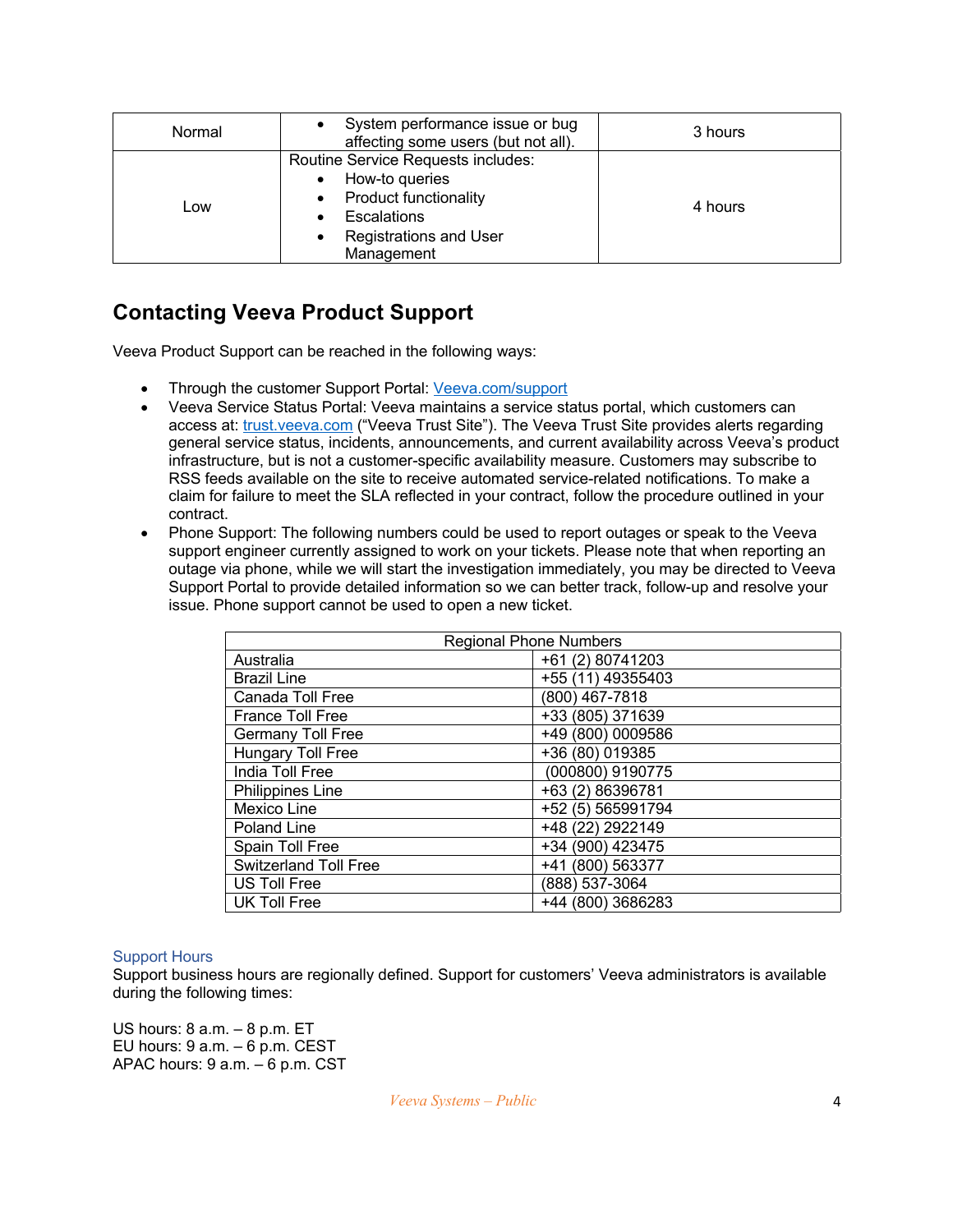The overlap of these hours allows a follow the sun support model covering the hours of Midnight (12 a.m.) Monday to 8 p.m. Friday US ET. Product support is closed or may operate on a limited capacity during selected Veeva holidays. Off-hour product support is available during all periods in which product support is closed or limited. Off-hour product support: Alternate notification systems, such as voice mail, email and texts received on mobile phones are used as a backup when product support engineers are assisting other customers or are otherwise not available. A product support engineer is available for level 1 issues 24 hours per day, seven days per week through the alternate notification systems, including on holidays.

#### Response Times

Problems reported through the product support portal receive an automated email confirmation and ticket number. A product support engineer will respond to the ticket reporter via the support portal within the time frame defined in the table below.

| <b>Priority</b> | <b>Definition</b>                                                                                                                                                                                                                                                                                                                                                                                                                                                      | <b>First response</b> |
|-----------------|------------------------------------------------------------------------------------------------------------------------------------------------------------------------------------------------------------------------------------------------------------------------------------------------------------------------------------------------------------------------------------------------------------------------------------------------------------------------|-----------------------|
| Urgent          | Urgent production issue affecting all users, including system<br>unavailability and data integrity issues with no workaround<br>available.<br>The production application is not available.<br>The application is in production and malfunctions such<br>that a significant portion of users cannot perform their<br>daily tasks and there is no reasonable workaround.<br>The application has a security related error that is<br>$\bullet$<br>considered a high risk. | 1 hour<br>24x7x365    |
| High            | Major functionality is impacted or significant<br>$\bullet$<br>performance degradation is experienced.<br>Issue is persistent and affects many users and/or<br>major functionality<br>No reasonable workaround available                                                                                                                                                                                                                                               | 4 business hours      |
| Normal          | System performance issue or bug affecting some but<br>$\bullet$<br>not all users.<br>Short-term workaround is available, but not scalable.<br>Also includes time-sensitive requests such as requests<br>for feature activation or a data export.                                                                                                                                                                                                                       | 1 business day        |
| Low             | Inquiry regarding a routine technical issue that affects<br>$\bullet$<br>a small number of users.<br>Information requested on application capabilities,<br>navigation, installation, or configuration.<br>Reasonable workaround available.<br>$\bullet$<br>Resolution required as soon as reasonably<br>practicable.                                                                                                                                                   | 2 business days       |

### Escalation Process

If an issue needs to be escalated for any reason, please follow this process:

Click the "Escalate" button available in the ticket view of the support portal.

• The appropriate Sr. Support Engineer and Product Support Manger will be notified, acknowledge the ticket escalation and provide next steps in the comments.

For further escalations, request contact from support management via the ticket comments, and you will be contacted directly.

Escalation path is as follows:

• Product Support Manager

*Veeva Systems – Public* 5